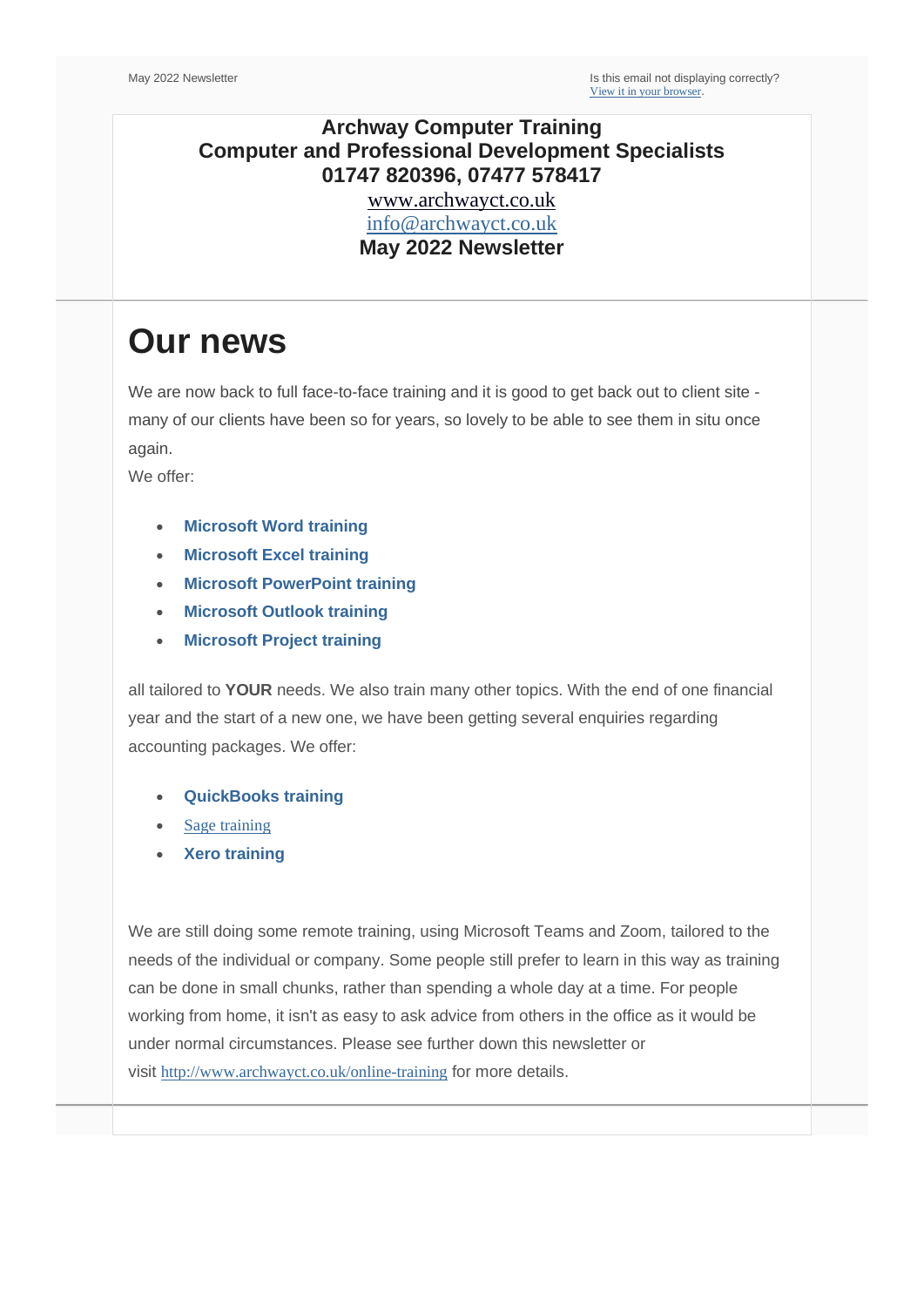### **Hints and Tips**

Here are some of the "If only I'd known that" moments that I have recently captured in my blog [http://ifonlyidknownthat.wordpress.com](http://ifonlyidknownthat.wordpress.com/).

# **Microsoft Word - changing case of text**

If you are working in Microsoft Word, there may be times when you need to change the case of text, e.g. to uppercase or if you have left Caps Lock on by mistake.

To do so, select the text to be changed. Remember that:

- To **select one word**, double-click in it
- To **select a sentence**, hold down the **Ctrl** key and click in it
- To **select a paragraph**, triple-click it it
- To **select the whole document**, press **Ctrl + A**

Once you have selected the required text, on the **Home** tab, in the **Font** group, click the

**Change Case**  $\overline{Aa \cdot b}$  button.

From the dropdown, select your required choice.

 $Aa - A^* A^* \leq \cdot$ Sentence case. lowercase **UPPERCASE** Capitalize Each Word tOGGLE cASE

The case of your text will be change without the need to retype.

Find out more about our [Microsoft Word training](http://www.archwayct.co.uk/microsoft-office-training/microsoft-word-training) in Wiltshire, Dorset, Somerset and Hampshire.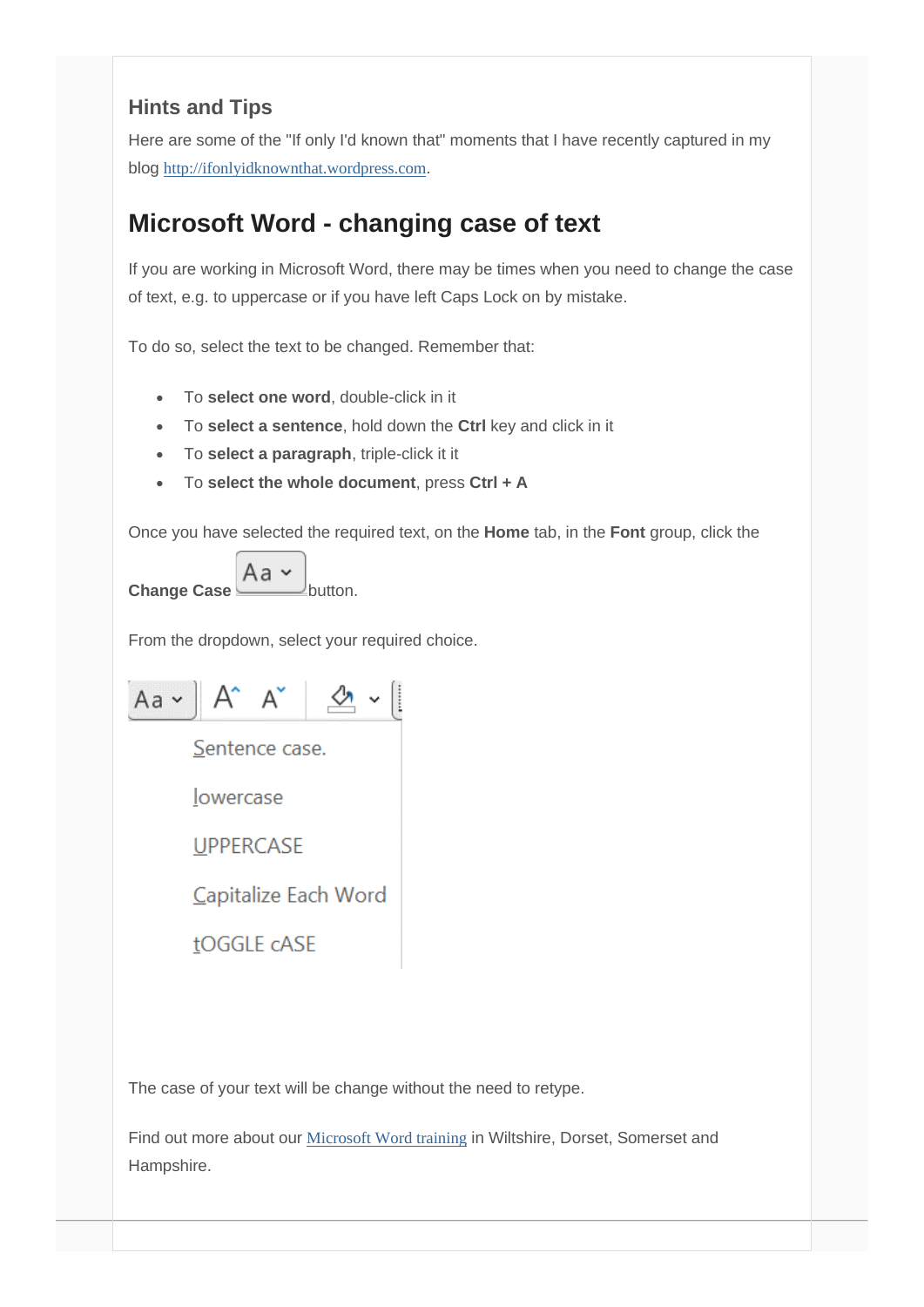# **Microsoft Excel - dates formatted as text**

If your dates are formatted as text in Excel - this sometimes happens if you have downloaded the data from elsewhere, then you will be unable to use them in formulas, timelines, etc.

To convert Text fields to dates, select the relevant cells, on the **Home** tab, in the **Number** group, click the dropdown where it says **Text**, and instead click **Date**.

If this still doesn't work, go to the **Data** tab, and in the **Data Tools** group, click **Text to Columns**. Click **Next** twice. then in Step 3 of the Wizard, click **Date**, select **DMY** (assuming you are in UK), then click **Finish**.

| 7<br>$\times$<br>Convert Text to Columns Wizard - Step 3 of 3                                                                                                                              |               |                                                                                                          |          |          |        |               |
|--------------------------------------------------------------------------------------------------------------------------------------------------------------------------------------------|---------------|----------------------------------------------------------------------------------------------------------|----------|----------|--------|---------------|
| This screen lets you select each column and set the Data Format.<br>Column data format<br>General<br>Text<br>$\bigcirc$ Date:<br><b>DMY</b><br>$\checkmark$<br>Do not import column (skip) |               | 'General' converts numeric values to numbers, date values to dates, and all<br>remaining values to text. |          | Advanced |        |               |
| Destination:<br>Data preview                                                                                                                                                               | <b>\$A\$2</b> |                                                                                                          |          |          |        | 土             |
| <b>DMY</b><br>08/02/2022<br>14/02/2022<br>15/02/2022<br>25/02/2022                                                                                                                         |               |                                                                                                          |          |          |        |               |
| $\overline{\phantom{a}}$                                                                                                                                                                   |               | Cancel                                                                                                   | $<$ Back | Next >   | Finish | $\rightarrow$ |

Your text should now be formatted as a date.

Find out more about our [Microsoft Excel training](http://www.archwayct.co.uk/microsoft-office-training/microsoft-excel-training) in Wiltshire, Dorset, Somerset and Hampshire.

## **Online Training Sessions**

Since some people are still unable to have face-to-face training, or might prefer not to spend a whole day in training, we are pleased to be able to announce some interactive short Online training sessions - suggested topics are below but we are happy to accommodate other alternatives at your request. We are also happy to do any of our full-day courses as full day remote training.

Sessions will be conducted using Microsoft Teams or Zoom.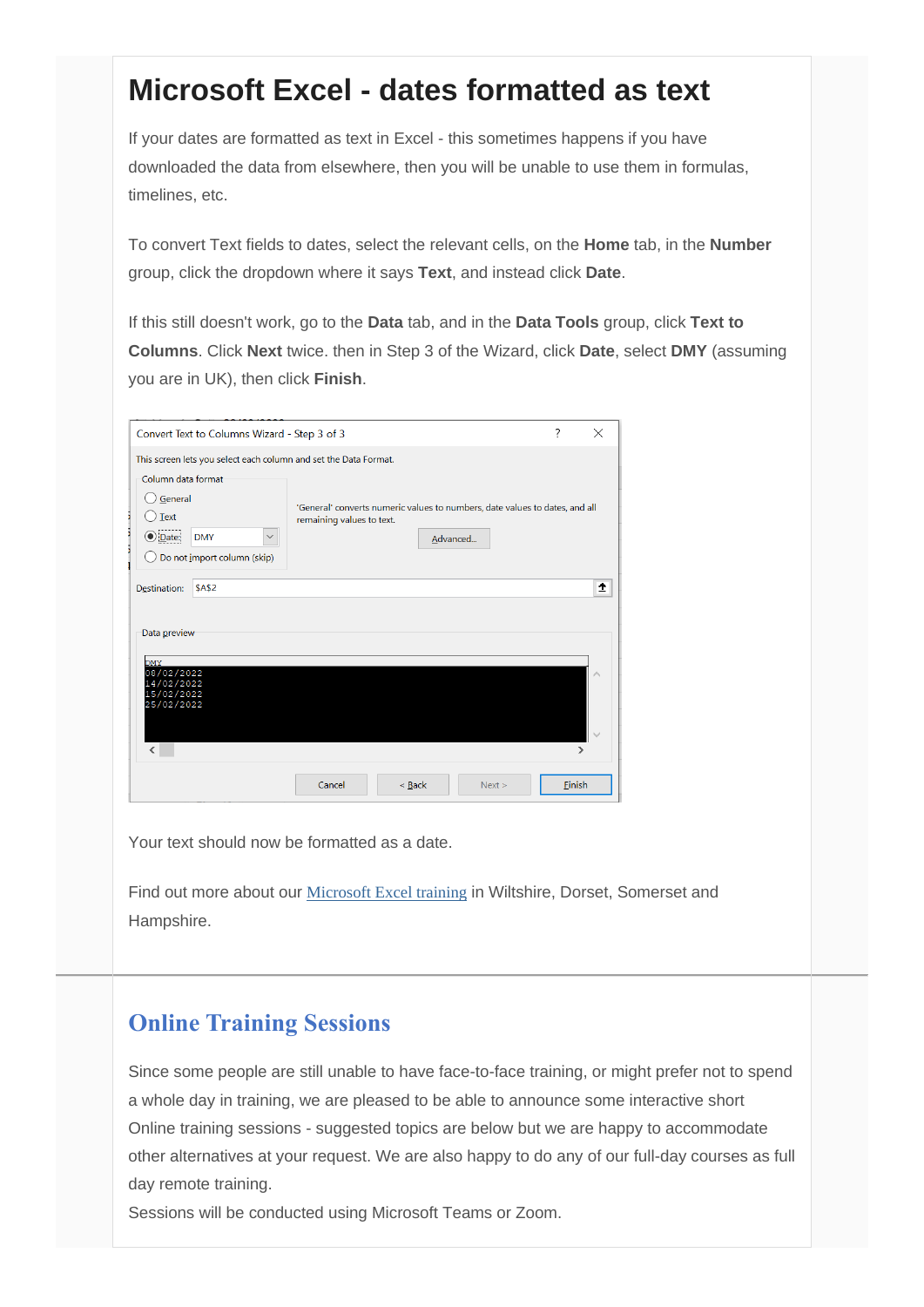Training files and a meeting invitation will be sent out to participants in advance of the training session. Dates and times are to be arranged at mutual convenience.

**To find out more details, ring on the mobile number at the top of this newsletter,** [email](mailto:info@archwayct.co.uk?subject=Online%20training)  [us](mailto:info@archwayct.co.uk?subject=Online%20training) **or fill in our online [contact form](http://www.archwayct.co.uk/contact)**.

| Number in session Price per hour |                                           |  |  |
|----------------------------------|-------------------------------------------|--|--|
| $1$ to 1                         | $\parallel$ £50 + VAT                     |  |  |
| $ 2$ to 4 people                 | $\left  \text{£}75 + \text{VAT} \right $  |  |  |
| $5$ to 8 people                  | $\left  \text{£}100 + \text{VAT} \right $ |  |  |

Slots from which you could choose include:

#### **Microsoft Word**

- Using Word tables, general Word hints and tips 1 hour
- Working with Pictures and Drawing Objects Inserting, Text Wrapping, Sizing, Effects - 1 hour
- Collaborating with Others Sharing Documents, Comments, Track Changes 1 hour
- Mail merge 1 hour
- Using Section breaks effectively 1 hour
- Working with Large Documents Heading Styles, Section Breaks, Automating Tables of Contents - 1 hour

#### **Microsoft Excel**

- Creating a new workbook, Basic Formatting, Basic Formulas, Saving, Printing 1 hour
- Review of Basic Formulas, Absolute cell references (fixed cells), % of Totals, Using Quick Analysis for % of Totals and Cumulative Totals - 1 hour
- Grouping worksheets, Calculation across worksheets, Data Consolidation 1 hour
- Sorting, Filtering, Conditional Formatting 1 hour
- Charting 1 hour
- Date and Text Functions 1 hour
- IF, Nested IF, AND, OR, SUMIF, SUMIFS, COUNTIF, COUNTIFS, AVERAGEIF, IFERROR - 1.5 hours
- Named ranges, VLOOKUP, XLOOKUP 1 hour
- Pivot Tables 1 hour

#### **Microsoft PowerPoint**

- Creating a new presentation, Slide Layouts, Slide Views, Moving Slides 1 hour
- Working with SmartArt, Animating SmartArt and Bulleted Lists 1 hour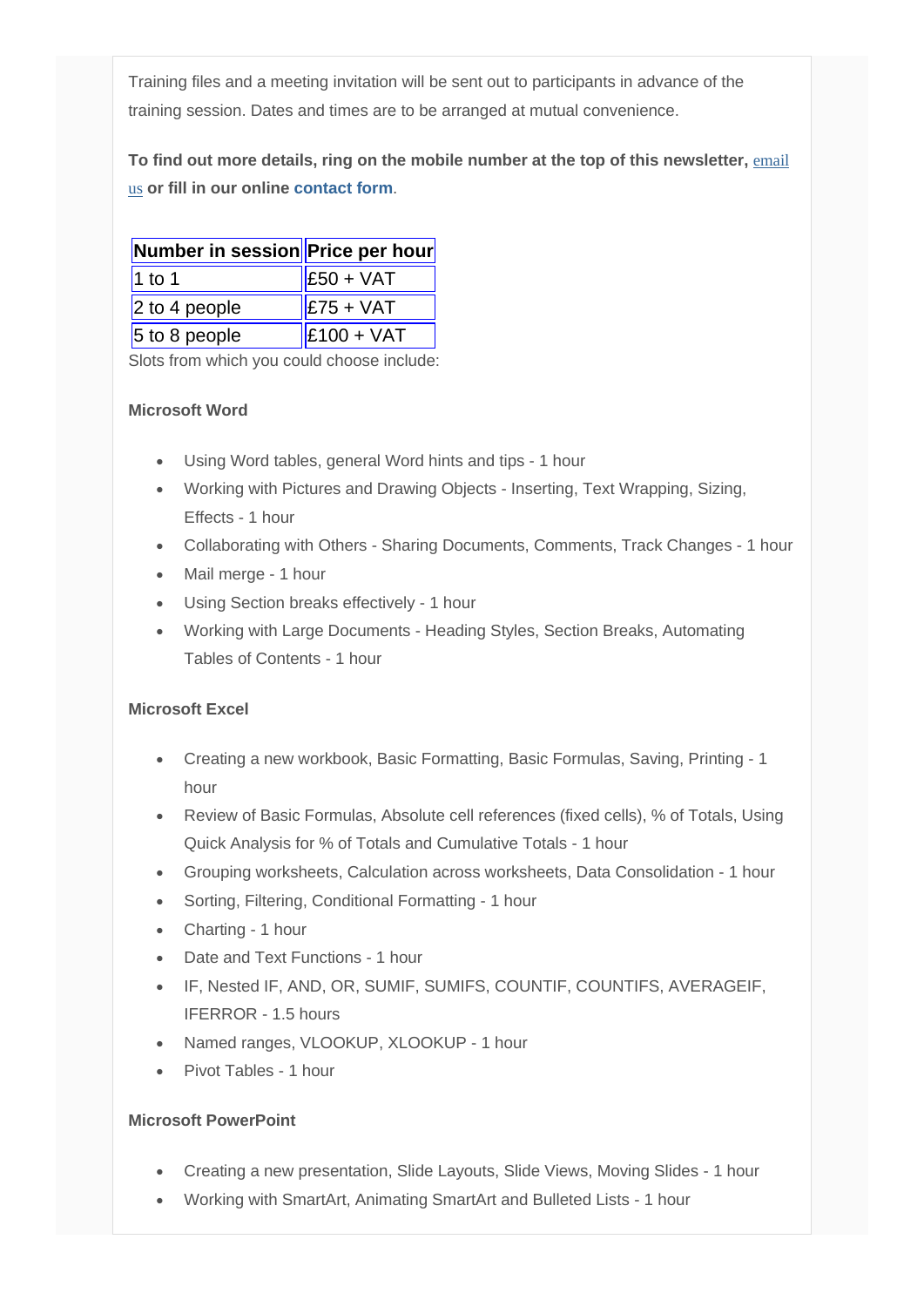- Tables and Charts 1 hour
- Using SmartArt, Animating bulleted lists and SmartArt, Using Drawing Tools, Manipulating Pictures - 1 hour

#### **Microsoft Outlook**

- Calendar, Creating Recurring Appointments, Making Appointments private, Using the Scheduling Assistant - 1 hour
- Email Rules and Alerts, Creating a Task from an Email, Creating an Appointment from an Email, Quick Parts, Email Templates - 1 hour

#### **Microsoft Project**

- Working with Tasks, Creating a Gantt Chart, Links, Lags and Leads 1.5 hours
- Creating a resource sheet, Assigning resources to tasks 1.5 hours
- Views, Tables, Filters, Creating Reports 1.5 hours
- Adding costs to projects 1 hour
- Creating Reports -1 hour
- Baselining a project and tracking progress 1 hour
- Consolidating Projects in a Master Plan, Pooling resources across Projects 1.5 hours

#### **Crystal Reports**

- Creating and formatting a report 1.5 hours
- Sorting Records, Filtering Record, Grouping Records, Summary Fields 1.5 hours
- Mailing labels 1 hour
- Charting 1.5 hours
- Parameter Queries 1.5 hours
- Formulas and Functions 1.5 hours
- The Section Expert and Advanced Formatting 1.5 hours
- Working with Subreports 1 hour
- CrossTab Reports 1.5 hours

#### **Professional Development Skills**

- Team Building and Motivation 2 hours
- Delegating How to delegate effectively 2 hours
- Time Management Setting goals and priorities, Urgent vs Important 1 hour
- Time Management Goals and Objectives, The SMART approach to generating goals, Identifying Goals, Prioritising Work, Urgent vs Important - 1 hour
- Using Outlook for Time Management 1 hour